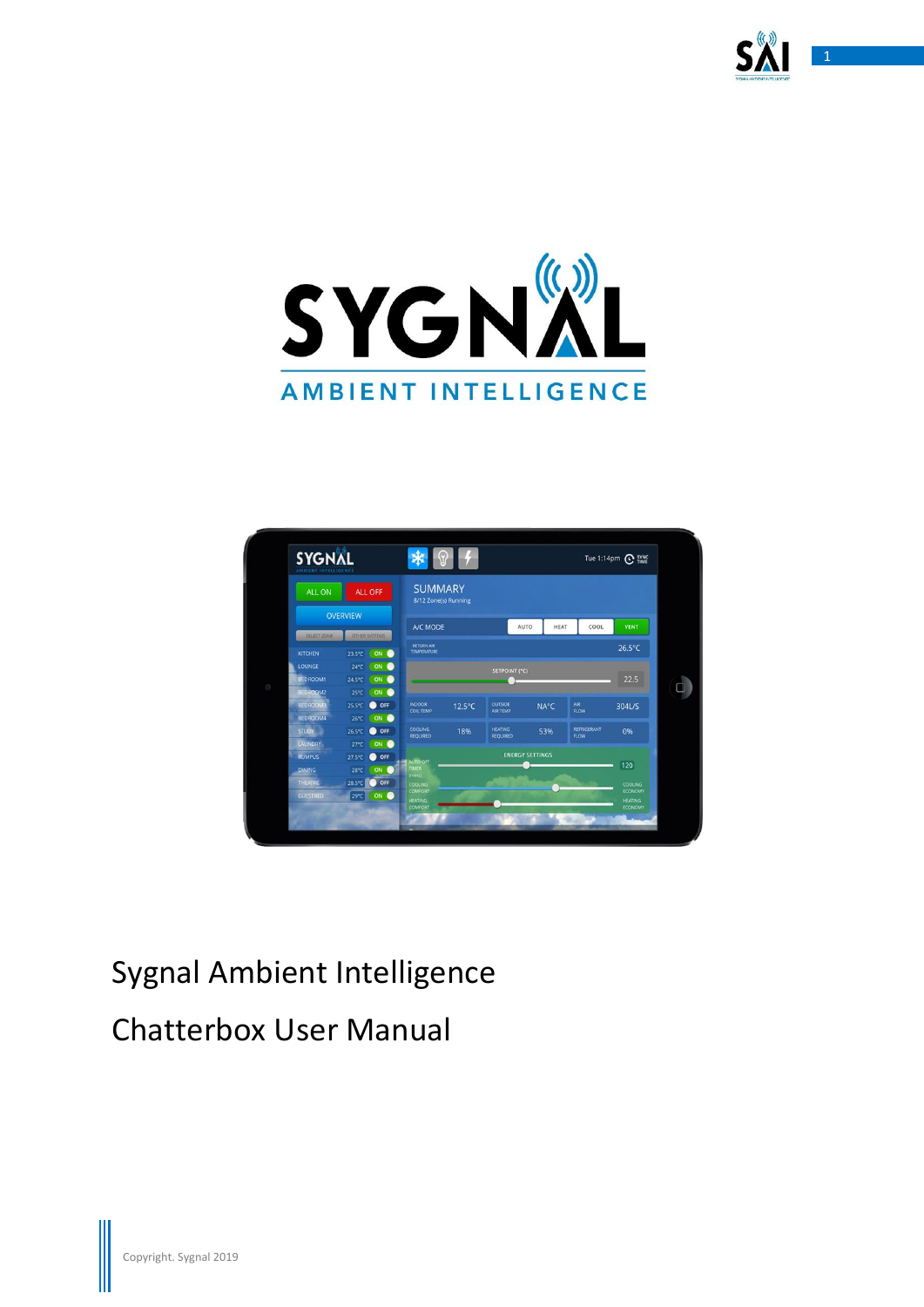

Publisher Sygnal Ambient Intelligence Phone 1300 844 429 Fax 07 3870 8270 Internet www.sygnal .com.au

#### **Revision 01.19**

This Technical Manual describes the service and troubleshooting of Sygnal Digital Inverter Ducted split air conditioners.

#### **Copyright**

This publication is Copyright © 2019 Sygnal. All rights reserved. No part of this publication may be reproduced, stored in any retrieval system or transmitted, in any form or by any means, electronic, mechanical, photocopying, recording or otherwise, without the prior written permission of Sygnal.

#### **Disclaimer**

Sygnal reserves the right to make changes and improvements to any of the products described in this document without prior notice. Under no circumstances shall Sygnal be responsible for any loss of income or any special, incidental, consequential or indirect damages howsoever caused.

#### **Warranty**

The contents of this document are provided "as is". Except as required by applicable law, no warranties of any kind, either express or implied, including, but not limited to, the implied warranties of merchantability and fitness or a particular purpose, are made in relation to the accuracy, reliability or contents of this document, Sygnal reserves the right to revise this document or withdraw it at any time without prior notice.

#### **Sourcing**

Proudly designed and manufactured in Australia by Sygnal, an independent Australian-owned company.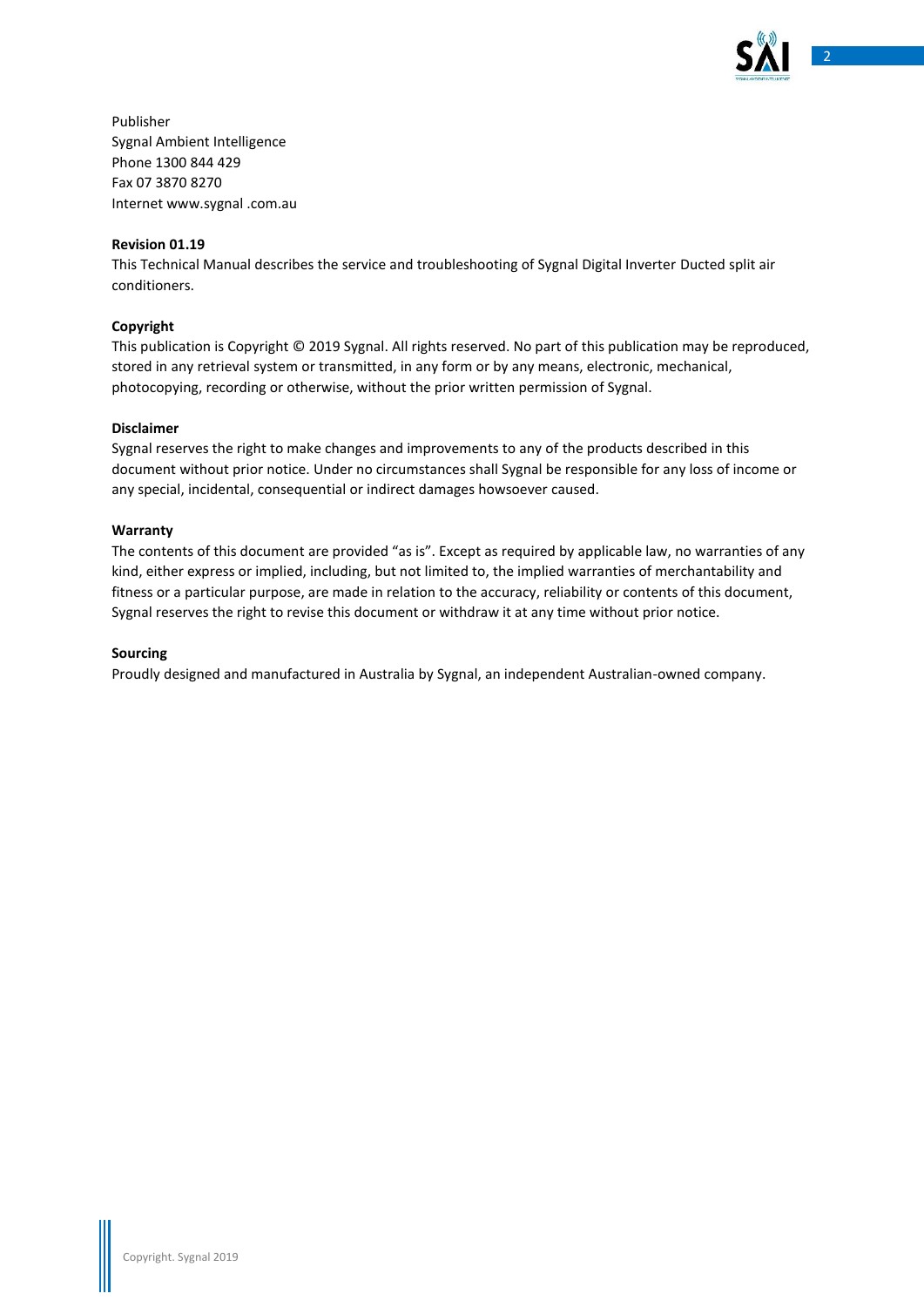

#### Contents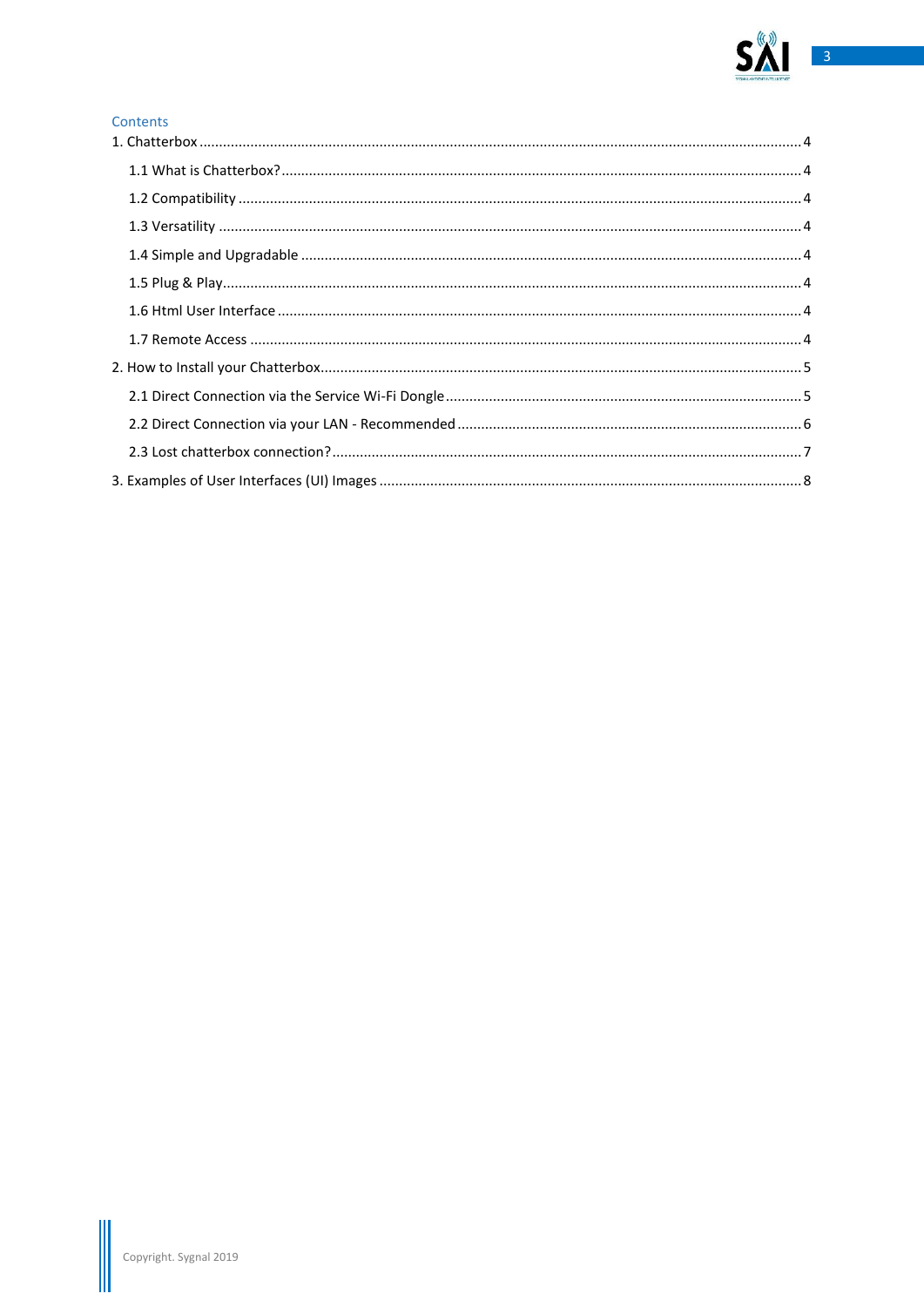

# <span id="page-3-0"></span>1. Chatterbox

## <span id="page-3-1"></span>1.1 What is Chatterbox?

Chatterbox is a communications device providing a User Interface (UI) connection between a computer or personal device (smartphone or tablet) and any of your Sygnal climate, lighting, automation products. Chatterbox can also be used to communicate with some other product brands including other home automation products.

# <span id="page-3-2"></span>1.2 Compatibility

A User Interface (UI) has been developed to simplify the commissioning, use and change of operating parameters for the Sygnal range of products. A click of "Other Systems" at the top of the user page switches between the various Sygnal systems, climate control, lighting control etc.

#### <span id="page-3-3"></span>1.3 Versatility

Though Chatterbox has been designed for integration with Sygnal systems it can be supplied with RS485 and RS232 for connection to other devices should this be desirable.

### <span id="page-3-4"></span>1.4 Simple and Upgradable

The Chatterbox architecture allows for remote upgrade of many features so as development continues new features can be added via an internet connection.

## <span id="page-3-5"></span>1.5 Plug & Play

You can also add one of the other Sygnal systems such as climate control and lighting control. Sygnal systems are "plug and play" you don't need to call in a programmer, automation specialist or specialist technician. Once the systems are connected on the same LAN they recognise each other and the appropriate interface is loaded without the need for you to do anything.

## <span id="page-3-6"></span>1.6 Html User Interface

The html user interface can be used on most devices with a browser from Smartphone or tablet to PC. The display results vary slightly depending on your device and browser type used. Many people choose the iPad mini as their UI platform but a laptop, PC or even your iPhone can be used to control your Sygnal product. Now, you'll likely not use your phone or tablet often to turn lights on and off, after all you have switches in all the normal places, but when you want to change a time clock setting on your perimeter security lights or change a group setting, even set multiple dimming levels to create the mood you want for a special occasion, the UI is fast, easy and convenient.

### <span id="page-3-7"></span>1.7 Remote Access

Providing your chatterbox is connected to a Local Area Network (LAN) with an internet connection, Chatterbox allows you to remotely access your Sygnal systems remotely. This feature can be convenient for many reasons and is achieved by a secure connection through the Sygnal Mothership (MS) global server. You first login to MS and then browse to your various Sygnal devices connected to your MS account. Your MS account can provide access to your Sygnal devices at multiple locations so if you are a building manager you can have access to all your sites at your fingertips through this one convenient and simple access point.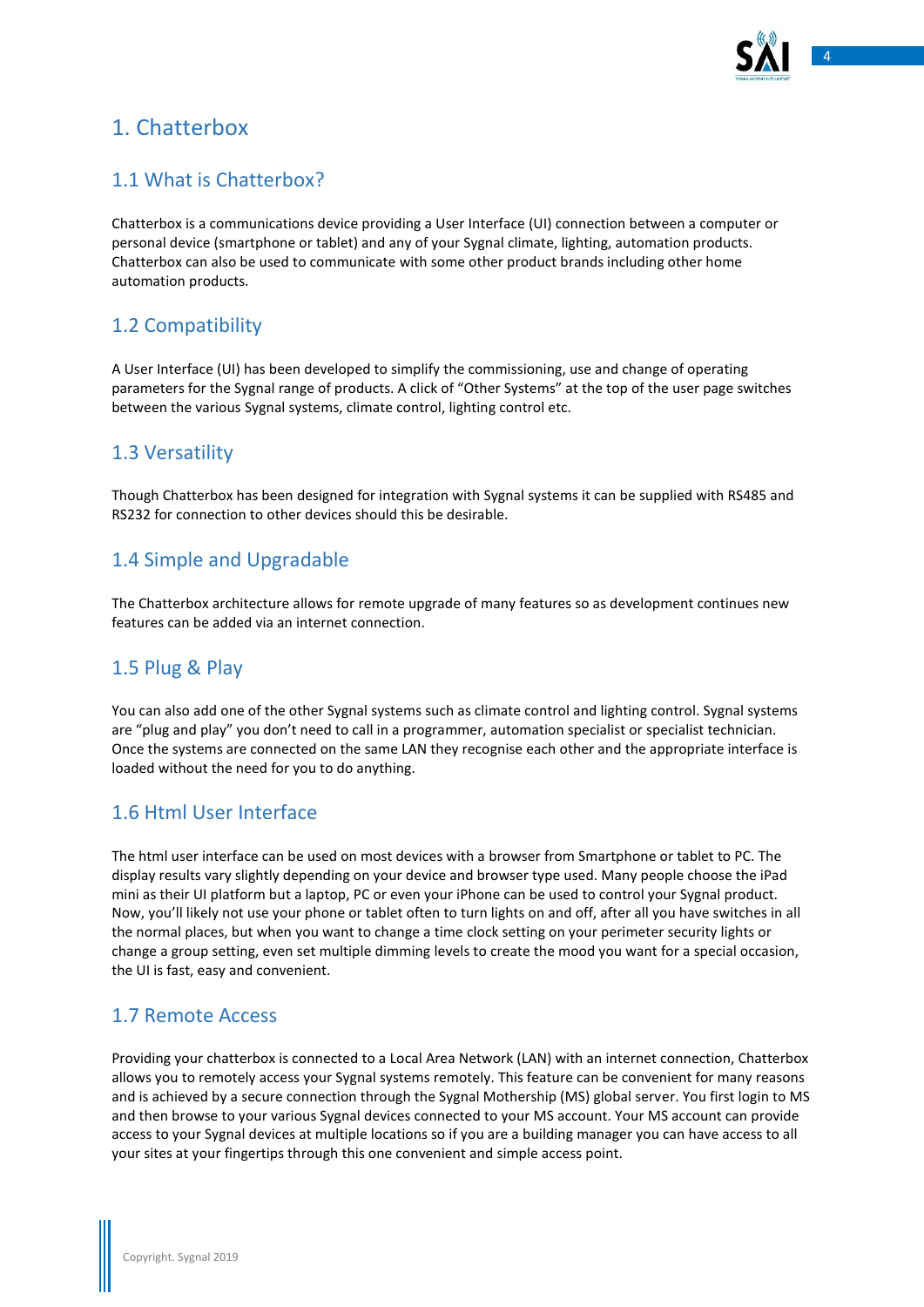

# <span id="page-4-0"></span>2. How to Install your Chatterbox

There are two different methods for connecting to your chatterbox. The method you choose will depend on your location and the type of installation you have in your building. You may either choose to install via the Wi-Fi Service dongle (see 2.1) or via a LAN connection – recommended (see 2.2). Please note that installing via the Wifi Service dongle is only recommended during commissioning and not as a permanent online connection solution.

### <span id="page-4-1"></span>2.1 Direct Connection via the Service Wi-Fi Dongle

**NOTE: The service dongle is for use when commissioning your system and only when no LAN connection is available. Some warranty terms are affected when connecting using this Wifi service dongle solution.** Each chatterbox can create its own network via the attached Wi-Fi service dongle. This means you can connect your smart device/computer to the chatterbox network. The network name is noted on the cover sticker: SSID: Sygnal \*\* \*\* \*\* where "\*" is a unique number for each different chatterbox.

1. The Password noted on the cover sticker is chatterbox *(Figure 1, 2, 3, 4)*

2. Once connected to the chatterbox network you can open your browser and browse to the chatterbox IP address 192.168.2.11 also noted on the cover sticker. *(Figure 5, 6)*

3. You may wish to bookmark the page or add a link to your home screen on your device, so that you can press the link instead of having to refer back to the IP address each time you wish to connect. *(Figure 5)*

4. Direct connection requires your personal device/PC to be within range of the chatterbox network. As this range can vary significantly depending on building conditions, the preferred method of connection is via a LAN as discussed in the following paragraph.



*Figure 1 – Label on chatterbox shows MAC address, IP address and password*

| ●●○○ Telstra 字                                                                                                                         | $1:41$ pm |   |
|----------------------------------------------------------------------------------------------------------------------------------------|-----------|---|
| < Settings                                                                                                                             | Wi-Fi     |   |
| Wi-Fi                                                                                                                                  |           |   |
| Telstra0A08                                                                                                                            |           | Œ |
| CHOOSE A NETWORK.                                                                                                                      |           |   |
| Sygnal-96-b0-71                                                                                                                        |           | ī |
| Other                                                                                                                                  |           |   |
|                                                                                                                                        |           |   |
| Ask to Join Networks                                                                                                                   |           |   |
| Known networks will be joined automatically. If no known<br>networks are available, you will be asked before joining a<br>mow network. |           |   |
|                                                                                                                                        |           |   |
|                                                                                                                                        |           |   |
|                                                                                                                                        |           |   |
|                                                                                                                                        |           |   |



*Figure 2 – Select Sygnal network in Wi-Fi settings*

*Figure 3 – Enter the password chatterbox*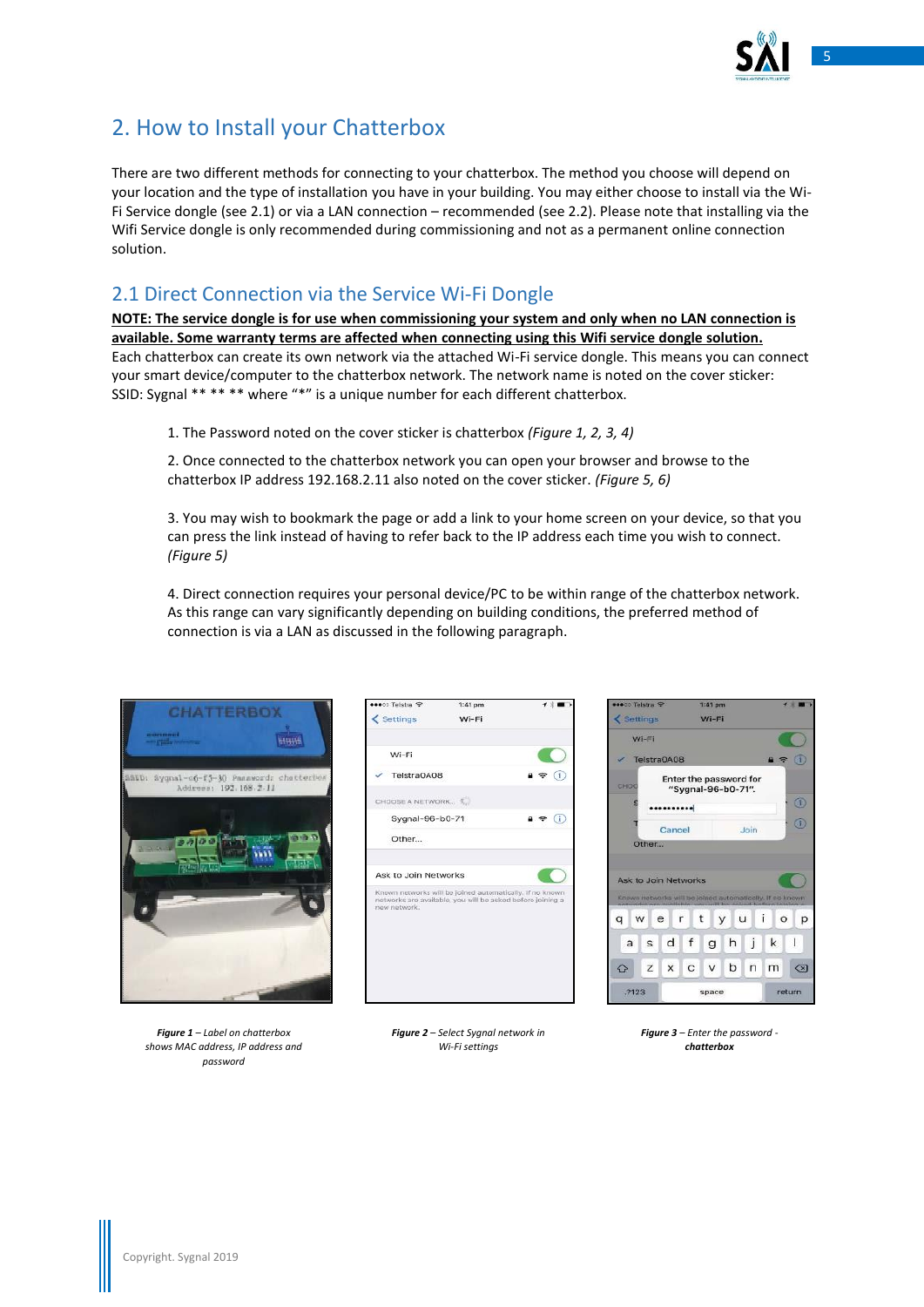



*Figure 4 – Logged onto network*



*Figure 5 – Type IP address into browser & add to home screen or book mark*

| <b>SYGNAL</b>   |                |  |  |  |  |  |
|-----------------|----------------|--|--|--|--|--|
|                 | ନ୍ଦ            |  |  |  |  |  |
| ALL ON          | <b>ALL OFF</b> |  |  |  |  |  |
| <b>OVERVIEW</b> |                |  |  |  |  |  |
| SELECT ZONE     |                |  |  |  |  |  |
| PETER           | ON<br>22.5°C   |  |  |  |  |  |
| MIKE            | ON<br>22.5°C   |  |  |  |  |  |
| OFFICE          | ON<br>22.5°C   |  |  |  |  |  |
| <b>DINING</b>   | ON<br>22.5°C   |  |  |  |  |  |
| LOUNGE          | ON<br>22.5°C   |  |  |  |  |  |
| <b>STUDY</b>    | ON<br>22.5°C   |  |  |  |  |  |

*Figure 6 – User Interface* 

## <span id="page-5-0"></span>2.2 Direct Connection via your LAN - Recommended

Connecting your chatterbox to your local LAN via a network cable connected from your chatterbox to your router or a switch connected to your router is the preferred and best method for regular connection. You can then access your chatterbox from anywhere you have LAN coverage. *(Figure 7)*

When a connection is made your router will assign a unique IP address to the chatterbox. You can find this IP by checking in your router settings but we recommend you download one of the free programs for your apple of android device such as FING *(Figure 8)*. Such programs search your LAN and list all connected devices. This will enable you to find your chatterbox IP, typically look something like 192.168.1.12 or similar number *(Figure 9)*. By typing this number into your browser you will be able to access the Opening page of your chatterbox.

**NOTE:** Some routers ship with UPNP disabled. You should check your router instruction manual for details on how to check this setting. Without UPNP enabled, Chatterbox cannot connect. Remember that after power failure your router may assign a different IP number to your chatterbox. In this case you will need to scan your network with FING or similar again to find the new IP. It is possible to set a fixed IP in your router settings however the method varies depending on your router brand and model. Your IT specialist should be able to help. Connecting your chatterbox to your router using a cable gives a level of access control as access can only be achieved by persons or devices having your LAN access password.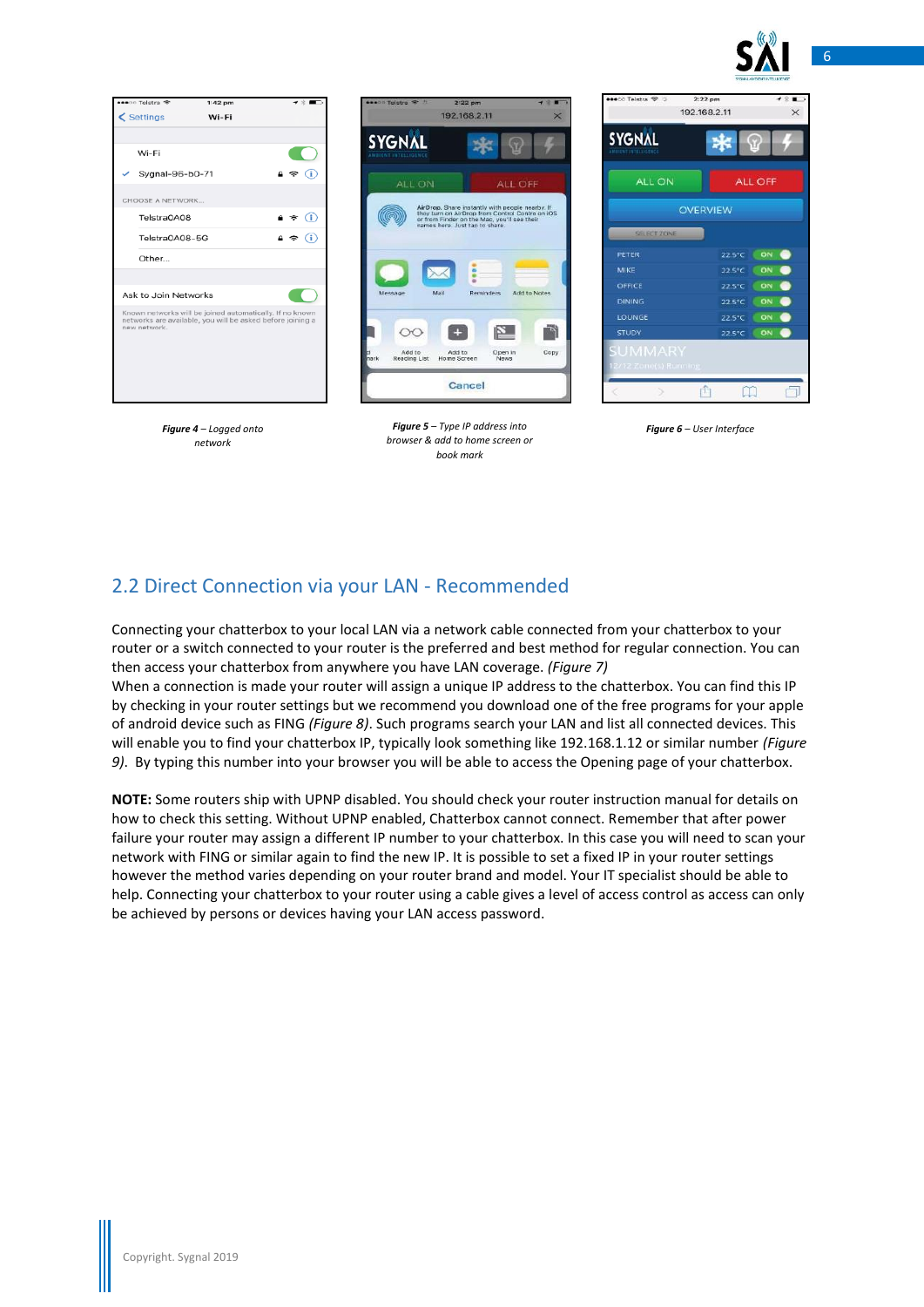

7



*Figure 7 – Connecting via Ethernet cable*

|            | ••• o Telstra 全                      | $3:20$ pm                                     |  |  |  |  |
|------------|--------------------------------------|-----------------------------------------------|--|--|--|--|
| $\alpha$   |                                      | Fing                                          |  |  |  |  |
|            | Telstra0A08<br>Telstra Internet      | 9/18<br>now                                   |  |  |  |  |
| $\circ$    | Generic<br>192.168.15.7              | Microsoft Mobile Ov<br>B4:E1:C4:38:5B:DC      |  |  |  |  |
|            | lights<br>192.168.15.7               | <b>Raspberry Pi</b><br>B8:27:EB:39:45:9F      |  |  |  |  |
|            | cncdistribution<br>192.168.15.8      | <b>Liteon Technology</b><br>18:CF:5E:6F:4D:49 |  |  |  |  |
| $_{\odot}$ | chatterbox<br>192.168.15.9           | Raspberry Pi Fou<br>B8:27:EB:48:86:F6         |  |  |  |  |
| $^\circ$   | Generic<br>192.168.15.9              | Apple<br>90:3C:92:90:AD:E5                    |  |  |  |  |
| $\circ$    | PetesLaptop<br>192.168.15.10         | Hon Hai Precision<br>B8:76:3F:3C:83:95        |  |  |  |  |
| ¢.         | Generic<br>192.168.15.11             | Apple<br>20:78:F0:44:14:30                    |  |  |  |  |
|            | Generic<br>192.168.15.13             | ASUSTek<br>00:1F:C6:D0:6B:08                  |  |  |  |  |
|            | PetesLaptop<br>192.168.15.17         | Dell<br>74:86:7A:33:B7:EB                     |  |  |  |  |
|            | chatterbox<br>192.168.15.20          | <b>Raspberry Pi</b><br>B8:27:EB:1D:6C:49      |  |  |  |  |
|            | (0)<br>My Networks<br><b>Devices</b> | <b>CO</b>                                     |  |  |  |  |

*Figure 8 – Use FING or similar to scan network*

| ull vodafone AU 증                                 | 10:19 am             | <b>1 83%</b>         |
|---------------------------------------------------|----------------------|----------------------|
|                                                   | 192.168.15.8         | Ċ                    |
| <b>SYGNAL</b>                                     |                      |                      |
| ALL ON                                            |                      | <b>ALL OFF</b>       |
|                                                   | <b>OVERVIEW</b>      |                      |
| <b>SELECT ZONE</b>                                |                      | <b>OTHER SYSTEMS</b> |
| <b>SUMMARY office-ac</b><br>12/12 Zone(s) Running |                      |                      |
| <b>VENT</b>                                       |                      | COOL                 |
|                                                   |                      |                      |
| <b>HEAT</b>                                       |                      | AUTO                 |
| <b>RETURN TEMP</b>                                |                      | $25^{\circ}$ C       |
|                                                   | <b>SETPOINT (°C)</b> |                      |
|                                                   |                      |                      |
| Č                                                 | 21.5                 |                      |

*Figure 9 – User Interface Launches. Note IP Address is same as listed on the FING Scan. (bottom of middle image)*

# <span id="page-6-0"></span>2.3 Lost chatterbox connection?

Please note that if you have lost connection with your chatterbox, this can be a result of a power interruption which can de-stabilise the chatterbox from your router.

Please try the following.

- 1. Turn off power to the air conditioner from the circuit breaker located near your outdoor unit or an AC switch in your mains box.
- 2. Leave for 1 minute
- 3. Turn back on and wait 10 minutes
- 4. Try and connect again
- 5. If unable to connect please visi[t https://www.sygnal.com.au/service-call-request](https://www.sygnal.com.au/service-call-request)